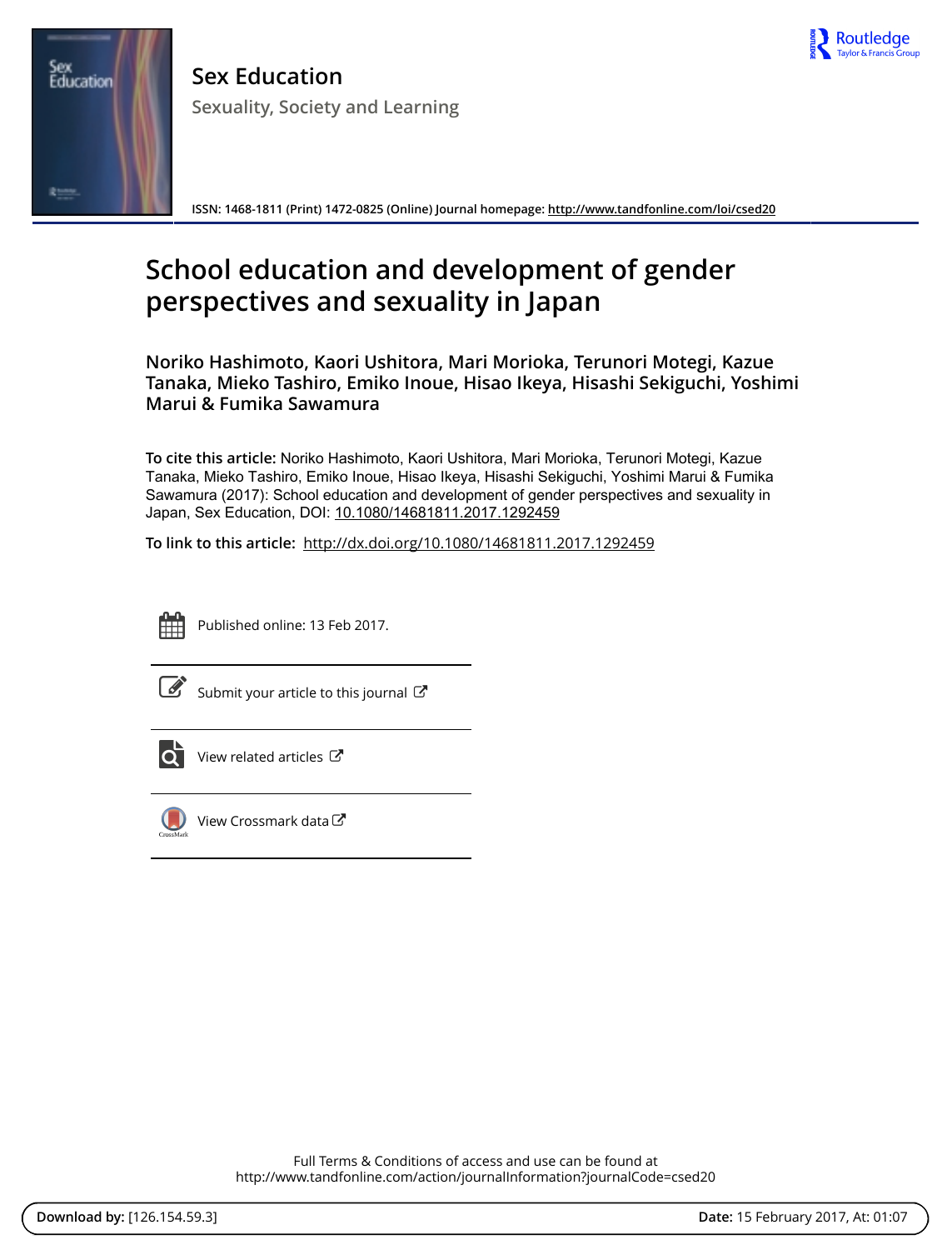

**School education and development of gender perspectives and sexuality in Japan**

Noriko H[a](#page-1-0)shimoto<sup>a</sup>, Kaori Ushitora<sup>b</sup>, Mari Morioka<sup>a</sup>, Terunori Motegi<sup>a</sup>, Kazue Tanaka<sup>a</sup>, Mieko Tashiro<sup>[c](#page-1-2)</sup>, Emiko Inoue<sup>d</sup>, Hisao Ikeya<sup>e</sup>, Hisashi Seki[g](#page-1-6)uchi<sup>f</sup>, Yoshimi Marui<sup>g</sup> and Fumika Sawamur[ah](#page-1-7)

<span id="page-1-7"></span><span id="page-1-6"></span><span id="page-1-4"></span><span id="page-1-2"></span><span id="page-1-1"></span><span id="page-1-0"></span>aInstitute of Nutrition Sciences, Kagawa Nutrition University, Saitama, Japan; bFaculty of Education, Utsunomiya University, Tochigi, Japan; 'Faculty of Education, Saitama University, Saitama, Japan; <sup>d</sup>Faculty of Letters, Ferris University, Yokohama, Japan; <sup>e</sup>Center for Liberal Arts Education, Ryotokuji University, Urayasu, Japan; <sup>f</sup>Faculty of Education, Kyoto University Of Education, Kyoto, Japan; <sup>g</sup>Faculty of Health Sciences, School of Public Health, Curtin University, Perth, Australia; <sup>h</sup>Tokorozawa City Board of Education, Saitama, Japan

#### **ABSTRACT**

This study aimed to evaluate changes in the attitudes of Japan's postwar youth towards gender equality and sexuality, and to examine whether these attitudes bore a relationship to school education. Different generations were delineated based on changes in courses of study and year of birth, and semi-structured interviews were conducted enquiring about experiences and opinions during secondary school days. We examined sexuality education in both junior high school (ages 12–15 years) and high school (15–18 years), views on premarital sex, views on marriage and divorce, and views on gender roles. Fifty-three survey participants were involved in the study: 30 women and 23 men. The characteristics of each generation were examined in relation to corresponding courses of study and the textbooks available in junior high and high schools, identifying both homologies and differences between the messages courses contained and the expressed beliefs of different generations of informants.

#### <span id="page-1-5"></span><span id="page-1-3"></span>ARTICLE HISTORY

Received 21 June 2016 Accepted 5 February 2017

#### **KEYWORDS**

<span id="page-1-9"></span><span id="page-1-8"></span>Gender equality; sexuality education; generation; courses of study; Japan

## **Background**

According to a recent report from the Japanese Association for Sex Education [\(2013](#page-13-0)), young people in Japan are becoming increasingly polarised into those who have no sexual experience at all and those who engage in sexual activity from a comparatively young age. The report indicated that while the incident rate of experiences such as dating, kissing and sex among high school and university students increased from 1990 to 2005, it declined significantly in 2011. The 2011 survey also indicated that few girls took the initiative in their first kiss or first sexual experience, indicating that the gender norm of boys taking the lead in sexual behaviour remains firmly rooted in society. Kitamura ([2011](#page-13-1)) argues that this norm places pressure on *okute no wakamono* (late-blooming boys) and may contribute to the growing aversion to partnered sex among young people.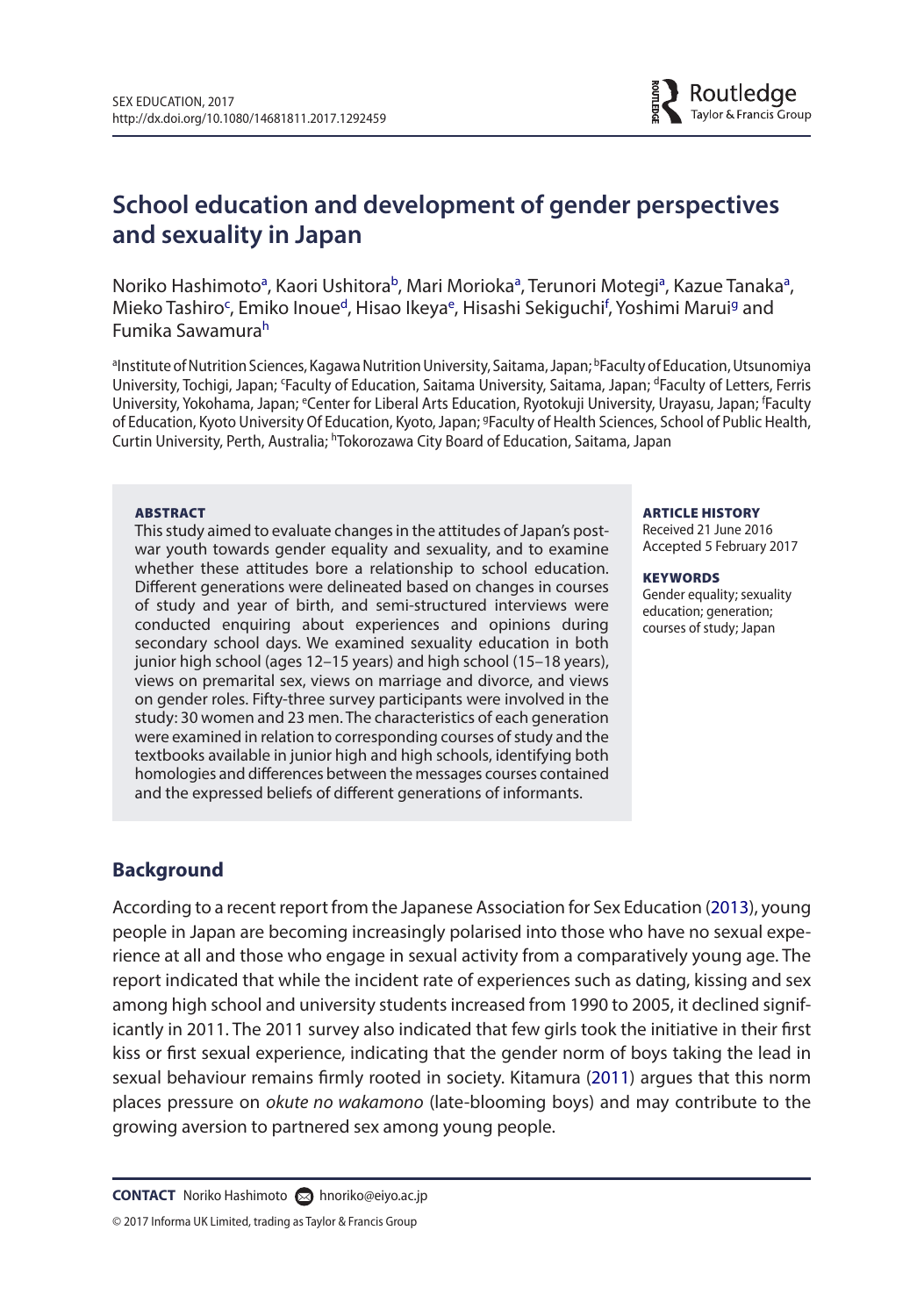#### $2 \left( \bigoplus \right)$  N. HASHIMOTO ET AL.

This trend may be influenced by several background factors, including negative sentiments towards one's own or others' sexuality resulting from underdeveloped interpersonal skills, a low degree of self-affirmation or self-efficacy, and a lack of sexuality education in the school or home that accommodates the realities and needs of young people. A particularly notable factor concerns the 2002 backlash against sexuality education, which stalled progress in the development of a sexuality education programme for schools (Hashimoto et al. [2012](#page-13-2)). As a result, sexuality education in Japanese schools is poorly developed when it comes to presenting the facts about sex, reproduction and human diversity, including LGBT youth. In contrast, at an international level, there has recently been a spate of research on educational practices concerning LGBTQ people (see, e.g. Meyer, Taylor, and Peter [2015\)](#page-13-3).

<span id="page-2-3"></span><span id="page-2-1"></span>In April 2015 and 2016, the Ministry of Education, Culture, Sports, Science and Technology (MEXT) issued a notice to teachers, urging them to consider the needs of LGBT children/ students (MEXT of Japan [2015, 2016\)](#page-13-4). Nevertheless, heterosexism continues to underpin existing courses of study in such subjects as moral education, and health and physical education (PE). Over the passage of time, revisions to these courses of study are incorporated into authorised school textbooks in Japan. Because of this, the generation that learns from such textbooks has a common cultural experience informed by the curriculum. For many years in high schools in Japan, home economics was mandatory only for girls, and PE classes such as martial arts were mandatory only for boys.

Clarifying the relationship between attitudes towards gender equality and sexuality held by Japan's post-war youth and school education should prove useful in understanding the sexual activities of young people in Japan today. Accordingly, we decided to conduct a study among different age cohorts to elicit their perceptions of what they were taught and its perceived influence of attitudes and behaviours.

To achieve this aim, we examined the characteristics of six different generations of Japanese people who spent their high school days at different times, and collated these with the corresponding courses of study and school textbooks for both PE and home economics in junior high and high schools. While we were aware that gender attitudes and a person's sexuality are not affected by school alone, we believed that findings from our study could be illuminating. The reason for this was because, up until the 1989 revision of the courses of study, PE and home economics were gender-segregated in junior high and high schools. Furthermore, while schools in Europe often teach about human sex and reproduction in biology classes, schools in Japan teach these issues primarily in PE classes and teach about sexual norms and gender relations in home economics classes.

<span id="page-2-5"></span><span id="page-2-4"></span><span id="page-2-2"></span><span id="page-2-0"></span>Several recent studies in Japan have focused on gender and sexuality in school textbooks (see, e.g. Motegi [2012](#page-13-5); Tsuruta [2012](#page-13-6)). With respect to an earlier period, Haavio-Mannila, Kontula, and Rotkirch ([2002\)](#page-13-7) explored issues of autobiographical content to ascertain changes in each generation's attitude towards sexuality. The study that is perhaps most relevant to the present one is an interview-based retrospective study conducted by Hashimoto et al. [\(2013](#page-13-8)). This attempted to ascertain the influence of school education on the development of gender attitudes in different generations. The study showed that changes in the curriculum content for gender-segregated home economics, and PE bore an unexpected relationship to gender attitudes and the acquisition of housework skills.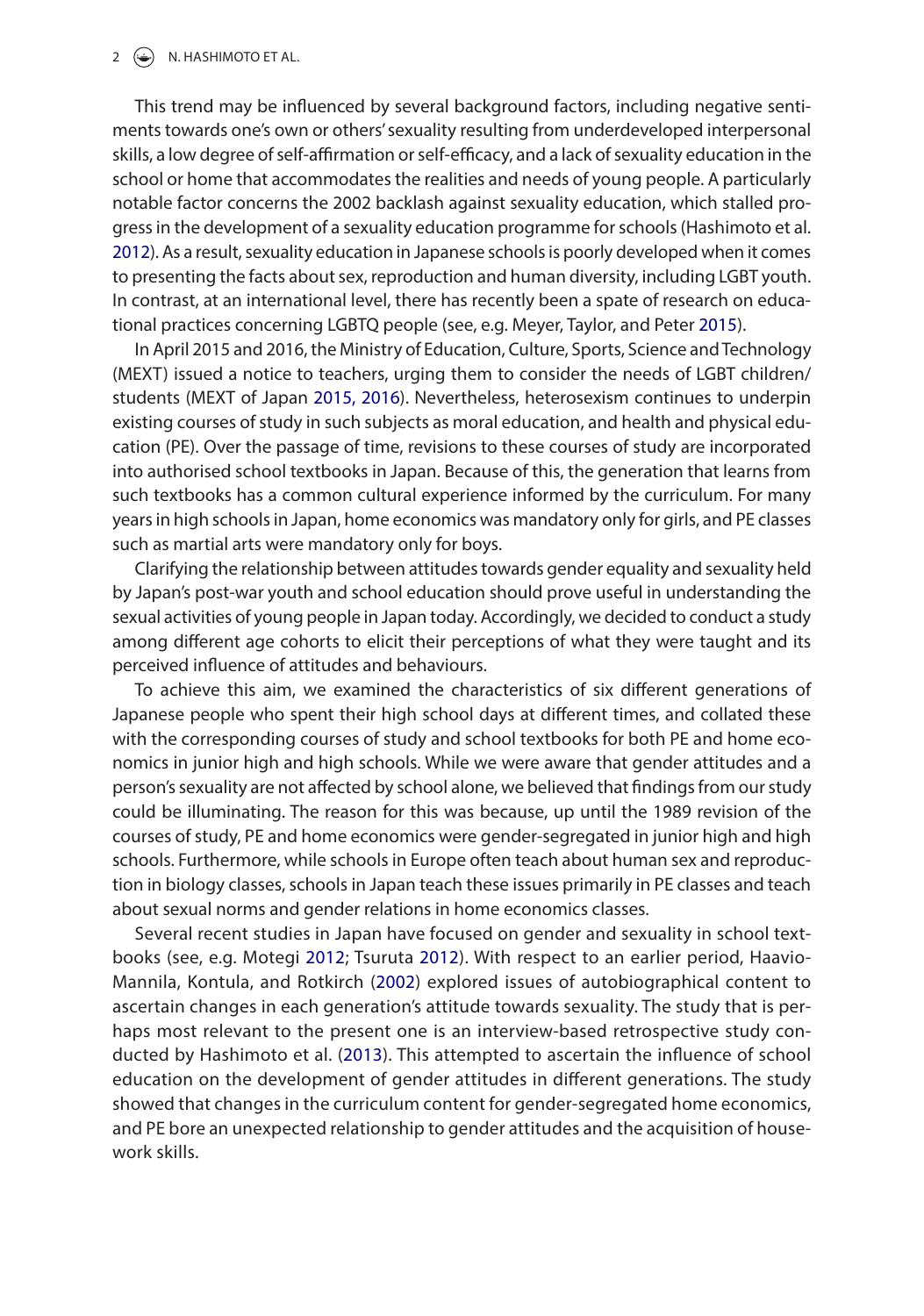| Generation     | Male | Female | Total | Year of birth | Place of high school                                                                       |
|----------------|------|--------|-------|---------------|--------------------------------------------------------------------------------------------|
| G <sub>1</sub> |      |        | 10    | 1940-1946     | Akita, Tokyo, Niigata, Yamagata                                                            |
| G <sub>2</sub> |      |        | 10    | 1947-1956     | Hokkaido, Aomori, Tochigi, Tokyo, Kanagawa, Chiba,<br>Kyoto, Okayama, Hiroshima, Yamaguchi |
| G <sub>3</sub> |      | 8      | 10    | 1957-1965     | Aichi, Gifu, Fukuoka, Saitama                                                              |
| G <sub>4</sub> | 6    |        | 13    | 1966-1977     | Gunma, Chiba, Saitama, Tokyo, Ohita                                                        |
| G <sub>5</sub> | h    | 4      | 10    | 1978–1986     | Saitama, Nagano, Kagawa                                                                    |

#### **Table 1.** Personal attributes of participants.

# **Research methods**

Study participants of both sexes who had graduated from high school in various parts of the country were selected using snowball sampling. We divided the sample into different generations based on the years when the courses of study were revised. We then prepared an interview guide featuring questions about interviewees' experiences and views on gender and sexuality during their high school days as well as the general public opinion of the time. Using this guide, we conducted approximately 60-minute-long semi-structured interviews with members of each generation. Simultaneously, we ascertained the major characteristics of the courses of study and the textbooks corresponding to the relevant generation.

We identified six generations in all, comprising the generation that was in school during the transition to the post-war system (which we called the Transition Generation), and Generations 1–5. This paper presents the findings relating to Generation 1–5. Generation 1 (born between 1940 and 1946) was the first generation to have entered the first year of elementary school after the beginning of the new system. Generation 5 (born between 1978 and 1986) was the generation that entered schools after junior high and high schools abandoned gender-segregated classes (see Table 1).

Since the interview includes topics regarding participants' sexuality, we anticipated that obtaining enough participants would be difficult. Therefore, we recruited mainly by snowball sampling. Furthermore, since this was a retrospective survey, we attempted group interviews (2–5 people) among peers such as classmates or those who had shared experiences. Where we were unable to do so, we also employed individual interviews. Thus, their descriptive data are not representative of the opinions of each generation but offer a glimpse into the experiences of each generation.

<span id="page-3-0"></span>We clarified discrepancies or obvious errors among interviewees' recollections by comparing these with written sources from the corresponding time. However, we based our study on a social history perspective, which acknowledges the increasing importance of oral sources amid the development of oral history (Thompson [2000](#page-13-9)), and recognises that the history comprising the 'facts' that remain in people's minds constitutes these same people's living history.

#### *Main topics covered*

We formulated a series of questions to ascertain the sexual norms and views on gender equality that existed among young people at the time, as well as other relevant information inside or outside school. Questions addressed the following topic areas: (1) personal attributes (gender and type of high school attended); (2) the type of sexuality education the interviewees received during junior high/high school; (3) how the interviewees acquired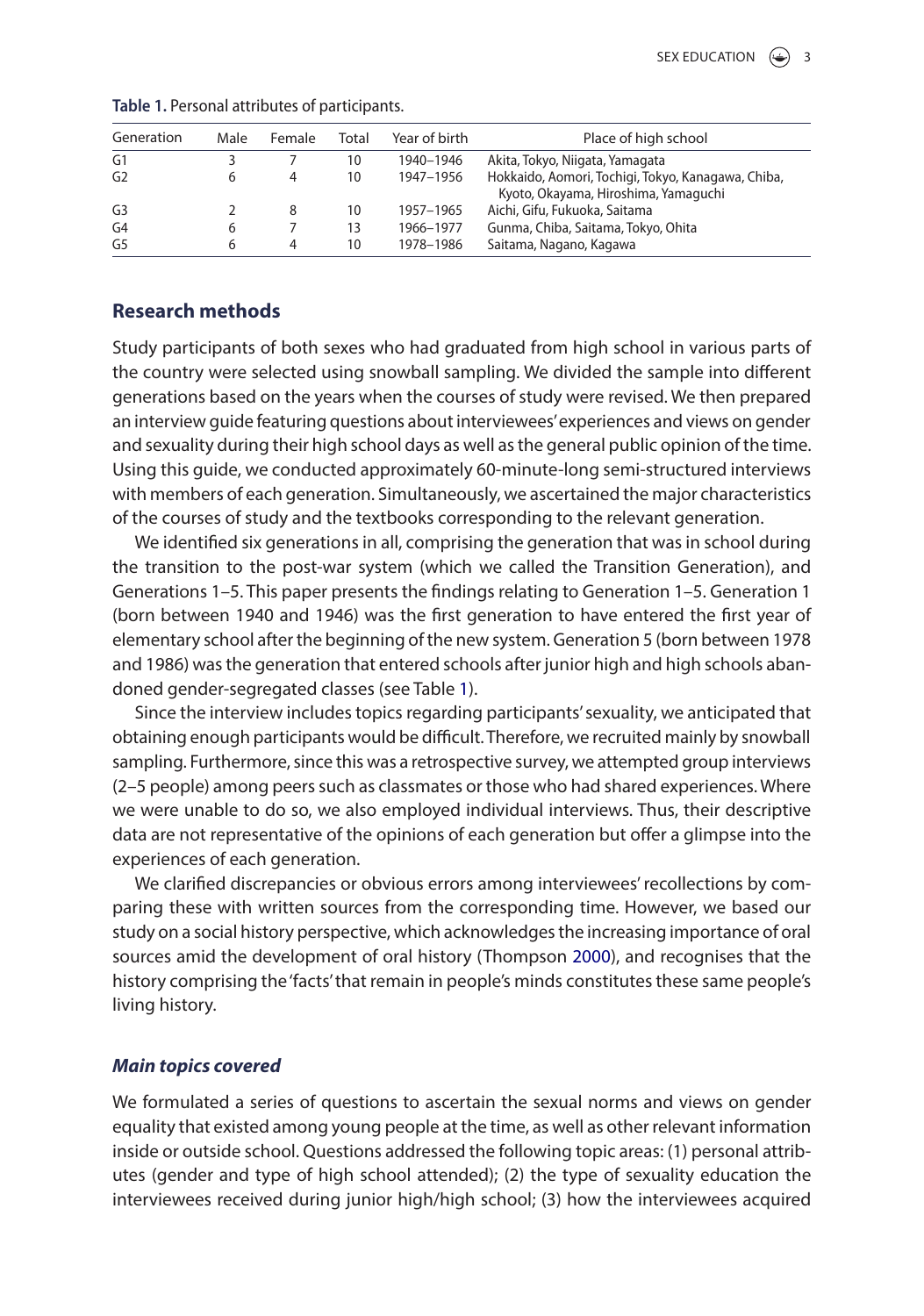$\left(\frac{1}{2}\right)$  N. HASHIMOTO ET AL.

information about sex; (4) views on pre-marital sex; (5) views on marriage and divorce; and (6) views on gender roles in the family, career paths, work, etc. There were other items, but in this paper, we focus chiefly on the type of sexuality education the interviewees received, and on their views about pre-marital sex, marriage and divorce and gender roles in career paths and work.

# *Methods of analysis*

For each generation we created a matrix detailing the discussion topics described above and interviewee's comments, so as to identify the characteristics of the generation. We then looked for links and synergies between the characteristics of each generation and the characteristics of corresponding courses of study and school textbooks.

# **Findings**

# *Participants' attributes*

Key personal attributes of the interviewees are shown in Table 1. The gender breakdown varied somewhat by generation, but there were 23 men and 30 women in total, and each generation contained multiple members of each sex.

# *Characteristics of the courses of study and textbooks*

# *Health and physical education*

*The transition generation.* In November 1949, the Japanese Government issued draft Guidelines for Implementing the Health Education Plan in Junior High/High Schools (Chuutougakkou Hokenkeikaku Jisshiyouryou Shian). This identified 'reaching maturity' as a learning theme to be taught as part of the PE curriculum. Health education textbooks in junior high and high schools were prepared in line with these guidelines. From 1951 onwards, 'reaching maturity' was the learning theme under which schools taught sexuality education-related content.

*Generations 1 and 2.* The Japanese Government revised the health education content in 1956 by issuing new learning guidelines on health education for junior high school and also the document PE in High Schools, Revised Edition (Koutougakkou Hokentaiikuka hen Kaiteiban) for high school. Under these revisions, the sexuality education content in PE textbooks for both junior high and high schools became less detailed. For example, figures of reproductive organs were omitted and explanation of the mechanism of pregnancy was simplified.

*Generations 3 and 4.* Amidst the 1970s boom in sexuality education (a shift from sexual purity/abstinence-centred education to more forms of progressive sexuality education), information on birth control started appearing in PE textbooks from 1973, which were compiled in accordance with the 1970 revision of the high school courses of study. From 1982 onwards, textbooks described ever more detailed content on birth control, being compiled in line with the 1978 revision of the high school courses of study. Furthermore, from 1972,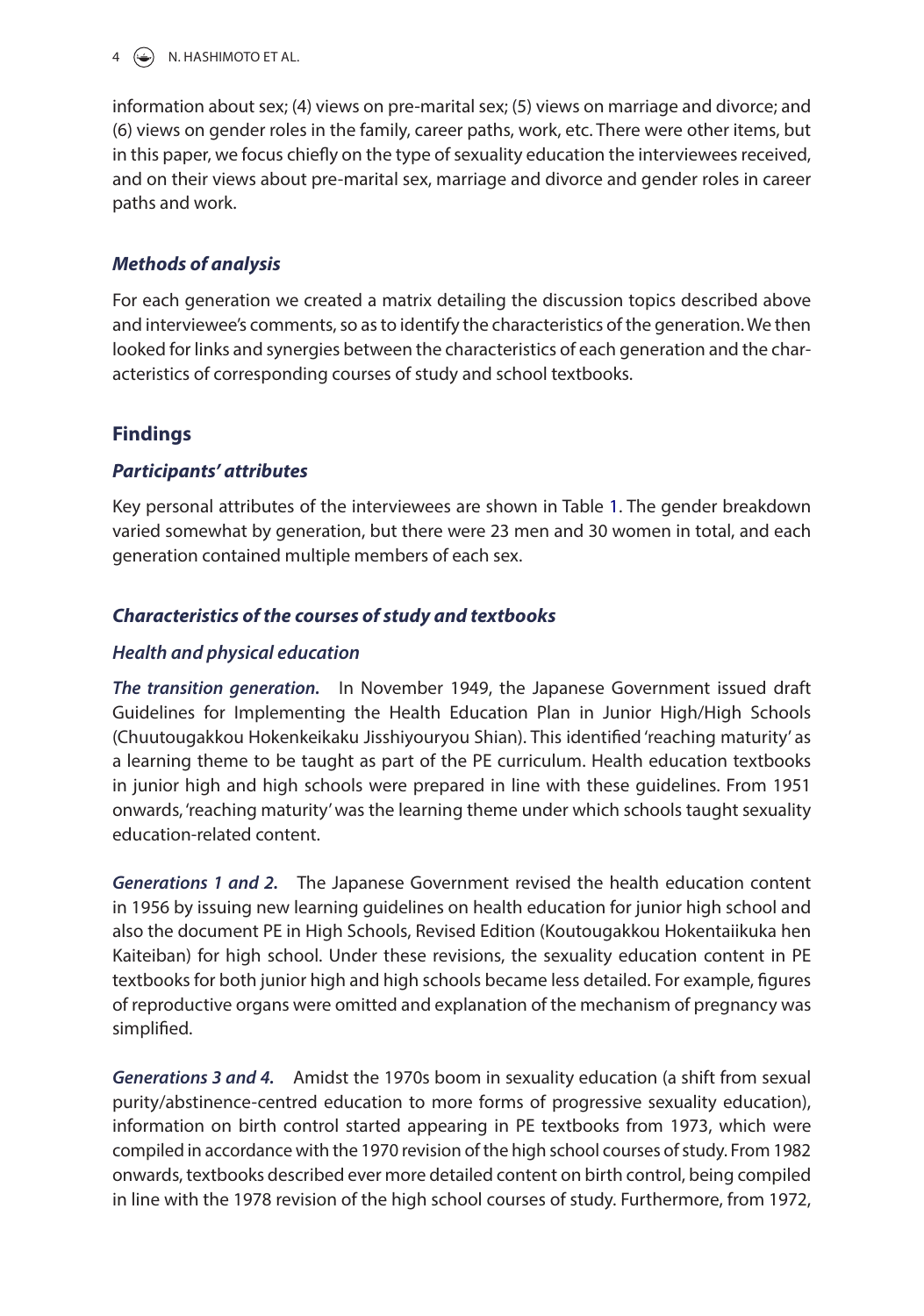junior high school PE textbooks, informed by the 1969 revision of the junior high school courses of study, included an overview of sexually transmitted diseases. Thus, the amount of sexuality education content in textbooks grew in the 1970s as compared to the 1960s.

*Generation 5.* In 1989, the government further revised the elementary school courses of study in the wake of the AIDS panic of the late 1980s. Since 1992, sexuality education has been taught in science classes to fifth-grade elementary students (aged 10–11 years) under the rubric of 'How humans are created.' Additionally, health education textbooks, which were previously not used in elementary schools, started being used from the fifth grade onwards. As for junior high school, a textbook that came into use from 1997 provided content on AIDS, and following the 1998 revision of the junior high school courses of study, information on AIDS and STDs was provided to third-grade students (aged 14–15 years) from 2002.

# *Home economics school*

*The transition generation.* The Japanese Government first introduced the subject of home economics in 1947, through the 'Courses of Study General Edition (Draft).' The subject was designed for both boys and girls, and was intended to foster family and community life based on democratic family relationships. However, high school home economics (which commenced from 1949) primarily targeted girls.

*Generations 1 and 2.* The 1956 revised edition of the high school courses of study recommended that girls receive home economics, stating that 'it is desirable for schools to require girls to complete four units in home economics.' However, following a 1960 revision, it became compulsory for girls registered in general education to attend home economics classes. This revision stipulated that the subject 'general home economics' should be taught from a household management perspective, that is, the housewife's perspective, and it suggested that women should only work in society to the degree that this does not detract them from housewife duties. As for junior high, the 1958 revision of the junior high school courses of study (implemented in 1962) created a twin-track system in which boys would learn technical skills and girls would learn home economics. Premised on monogamy, the textbooks featured statements related to sexual purity/abstinence and eugenics.

*Generation 3.* Following the 1970 revision of the high school courses of study (implemented in 1973), the general education subject 'general home economics (4 units)' became compulsory for all girls. Textbooks emphasised women's role as the mainstay of the household. They also stated that paid work outside the home could negatively impact on childrearing. Furthermore, content in textbooks about the physiological aspects of pregnancy and delivery increased.

*Generation 4.* Following a 1977 revision of the junior high courses of study (implemented in 1981), technical skills and home economics became interconnected. The 1978 revision of the high school courses of study (implemented in 1982) stipulated that general home economics should be an 'elective for boys.' Therefore, since 1982, the content of home economics textbooks began to shift from targeting girls to addressing the needs of both girls and boys.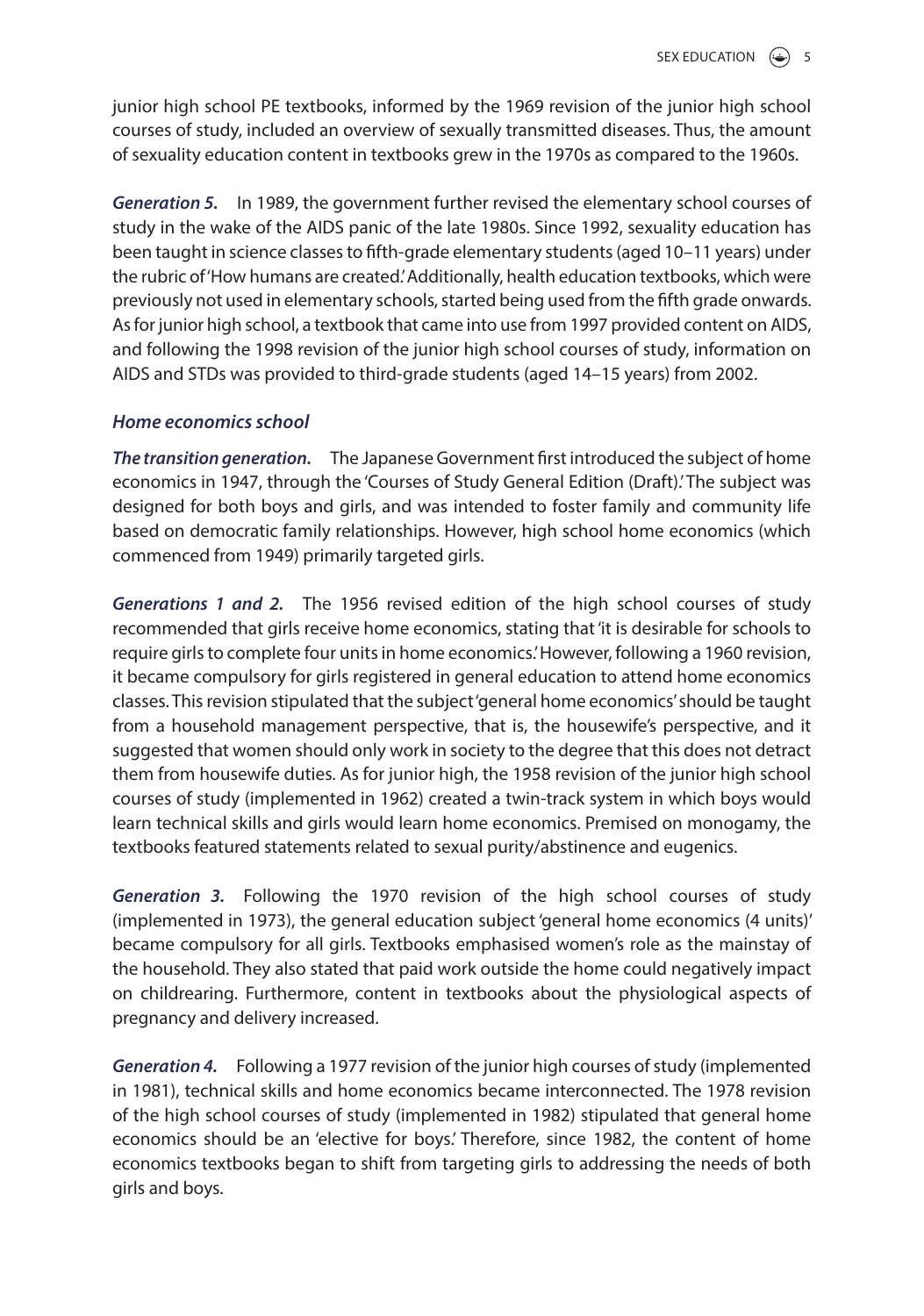$6 \quad \Leftrightarrow$  N. HASHIMOTO ET AL.

*Generation 5.* The 1989 revision of the courses of study (implemented in 1994) stipulated that high school home economics should be provided to all students, regardless of gender. In 1993, junior high schools dropped the gender segregation of technical skills and home economics. The new co-educational format prompted the inclusion of progressive content such as how gender bias can be corrected, and new content on sexuality. Another characteristic of this period was that it saw the introduction of discussion about 'love and sex during adolescence' and diversity in family structures.

## **Interviews**

#### *What kind of sexuality education did you receive in school?*

Across all generations except the most recent one, it was noticeable that most informants reported having 'no memory or only a vague memory of sexuality education.' This trend was particularly obvious with respect to sexuality education experience in high school.

A few interviewees vaguely remembered receiving sexuality education in high school but testimonies such as the following were more abundant: 'At my high school, we did PE, but not "health education"' (G1, Yamagata, M1)<sup>1</sup>; 'There was no sexuality education at all' (G2, Kanagawa, M1); 'There was no sexuality education at high school; that is to say, in my high school at least, there was "rainy day health education," so we never really learned much health education content' (G3, Fukuoka, F1); 'I have no memory of it' (G4, Saitama, M2).

Those informants who did remember receiving sexuality education described a sense of reluctance among teachers to teach the subject. For example, 'I remember the young male teacher being so squeamish about the subject; he floundered around and his face went bright red' (G3, Gifu, F1).

More positively, a Generation 1 informant who received sexuality education in junior high school under the theme of 'reaching maturity' reported: 'We learned about "the mechanisms of men and women's bodies" in the health education textbook' (G1, Akita, F2). In addition, interviewees from Generation 4, the 'post-AIDS panic' generation, recalled hearing about the risks of sexual activity and STDs. They did not learn this in the classroom, however, but got this information from the school nurse. As for Generation 5, having no memory or only a vague memory of sexuality education was the exception.

The 1968 revision of the elementary school courses of study introduced menarche education as part of health education. This revision took place during Generations 2's time. We observed many statements from Generation 2 and successive generations recalling lessons about menarche that were restricted to girls: 'About periods, when I was in fifth grade of elementary school, the teacher gathered just the girls together and taught us about what happens during a period' (G2, Tokyo, F1); 'I remember hearing about periods in the upper grade of elementary school; the teacher spoke about it to the girls only' (G2, Chiba, F1); 'I heard about periods from a teacher in junior high; the teacher was female and she spoke about it to the girls only' (G2, Yamaguchi, F1).

Survey findings revealed that in sexuality education for boys a change took place from Generation 4 onwards. School-based education about sex and relationships had been largely non-existent until the end of Generation 3's time, as evidenced by the comments of interviewees from Generations 2 and 3 that boys were most usually 'playing games' or 'doing PE' outside, while the girls learned about menarche. Even in Generation 4, there were comments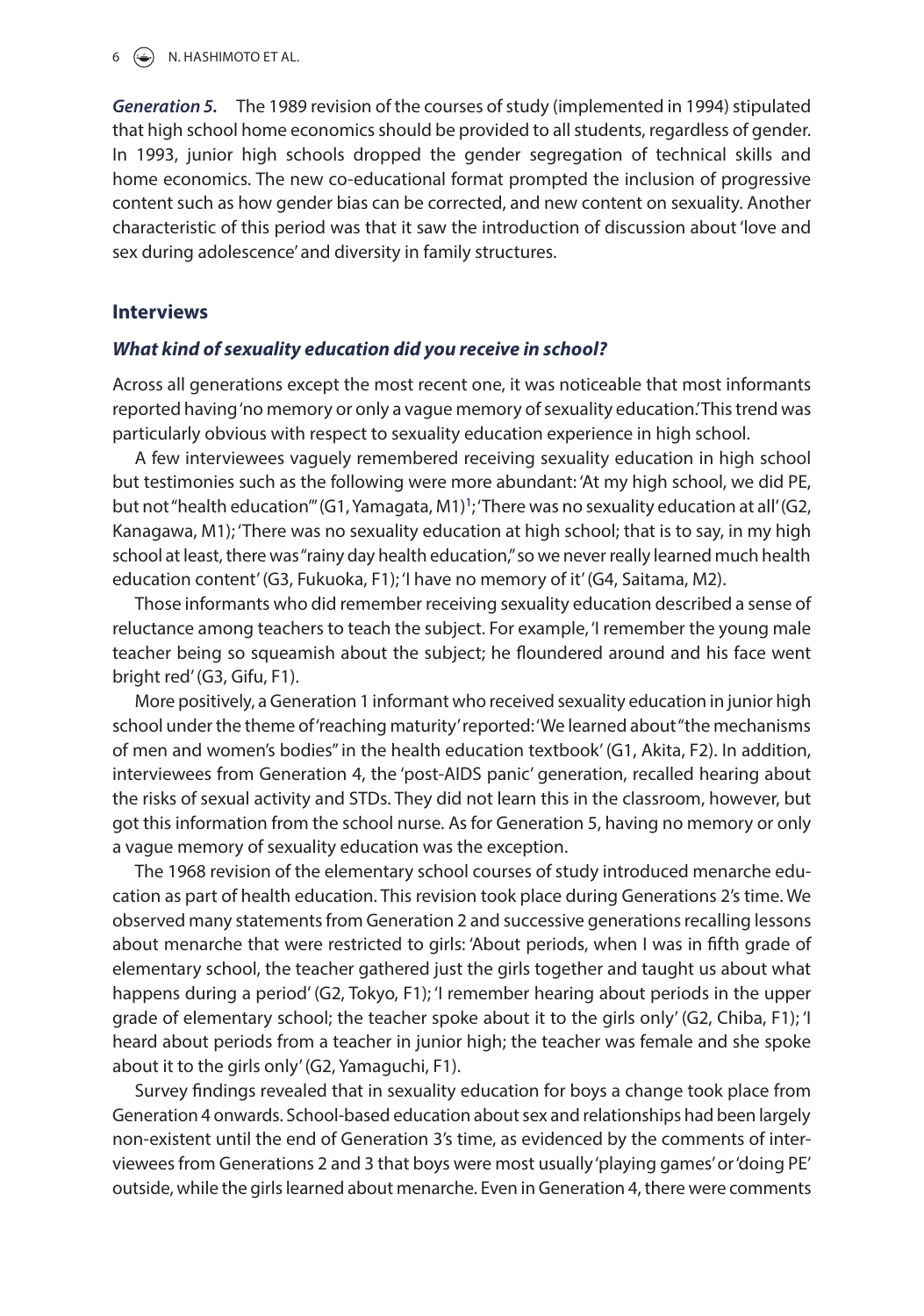such as 'The boys were left alone' (G4, Saitama, M3). However, from Generation 4 onwards, a growing number of interviewees described how both boys and girls received sexuality education in PE classes, albeit separately, from a teacher of the corresponding gender: 'Sexuality education was separate for boys and girls, at least at junior high school' (G4, Gunma,  $F2$ ).

Generations 4 and 5 informants who described sexuality education taking place for boys, also described the experience of receiving sexuality education in a co-educational setting. One of them reported, 'It was taught in junior high to boys and girls in one group; I remember the school nurse telling us about the mechanisms of the body' (G4, Gunma, F3); 'Most of all, I remember the sexuality education lesson delivered to girls and boys together during a health education class in elementary school; it left an impression on my memory' (G5, Saitama, M2).

Finally, condom use in relation to contraception and STD prevention had become a feature of sexuality education by the time of Generation 5, the post-AIDS panic generation. Interviewees recalled that the teacher showing actual condoms in the class. Interviewees also recalled the teacher's advice regarding its use: 'The teacher told us to be sure to wear a condom, because ejaculation can occur involuntarily' (G5, Saitama, M4). The same interviewee also described how the teacher 'did not speak disapprovingly of masturbation' (G5, Saitama, M4).

#### *Views on premarital sex, marriage and divorce*

Interviewees in Generations 1 and 2 reported that both they and the wider society around them had a low opinion about premarital sex; 'I think it was socially unacceptable at the time' (G2, Hokkaido, M1). Another interviewee recalled students having to leave 'school for reasons such as pregnancy' (G1, Niigata, M1).

On the other hand, sexual norms among adults appeared to be looser in certain rural areas, where premarital sex was often treated as a subject of gossip: '"I hear that such and such a person goes out with someone at nighttime" – people [used to) engage in this kind of salacious tittle-tattle, even when children were present' (G1, Niigata, M1).

Female interviewees of Generations 3 and 4 tended also to adopt the view that premarital sex was wrong, believing that it accorded with their own values and those of society: 'I believed that, until marriage, there is a line that must not be crossed, particularly by girls' (G3, Fukuoka, F1); '(Sex among high school students) was a taboo subject; I don't think anyone wanted to bring it up.  $(...)$  I felt that it was something you'd start doing after graduation' (G4, Gunma, F2).

Others did not feel quite so reluctant about premarital sex: 'If a pregnancy did occur, you could just take responsibility at that time' (G3, Aichi, F3); 'I was influenced by TV dramas; I got the idea that this sort of thing goes on' (G3, Aichi, F1). A few interviewees spoke about refraining from premarital sex, not out of moral qualms, but because it might inconvenience their exam preparation or threaten an unwanted pregnancy: 'I didn't think that sex was wrong *per se*, but having a child would mess up my life' (G4, Oita, F1); 'I was prioritising exam preparation, so I decided to hold back for the time being' (G3, Fukuoka, F1).

Among boys, the atmosphere was much more positive towards premarital sex: 'Actually, I think those who adamantly opposed sex before marriage were in the minority' (G3, Aichi, M1); 'There was a strong notion of chastity in the society and among high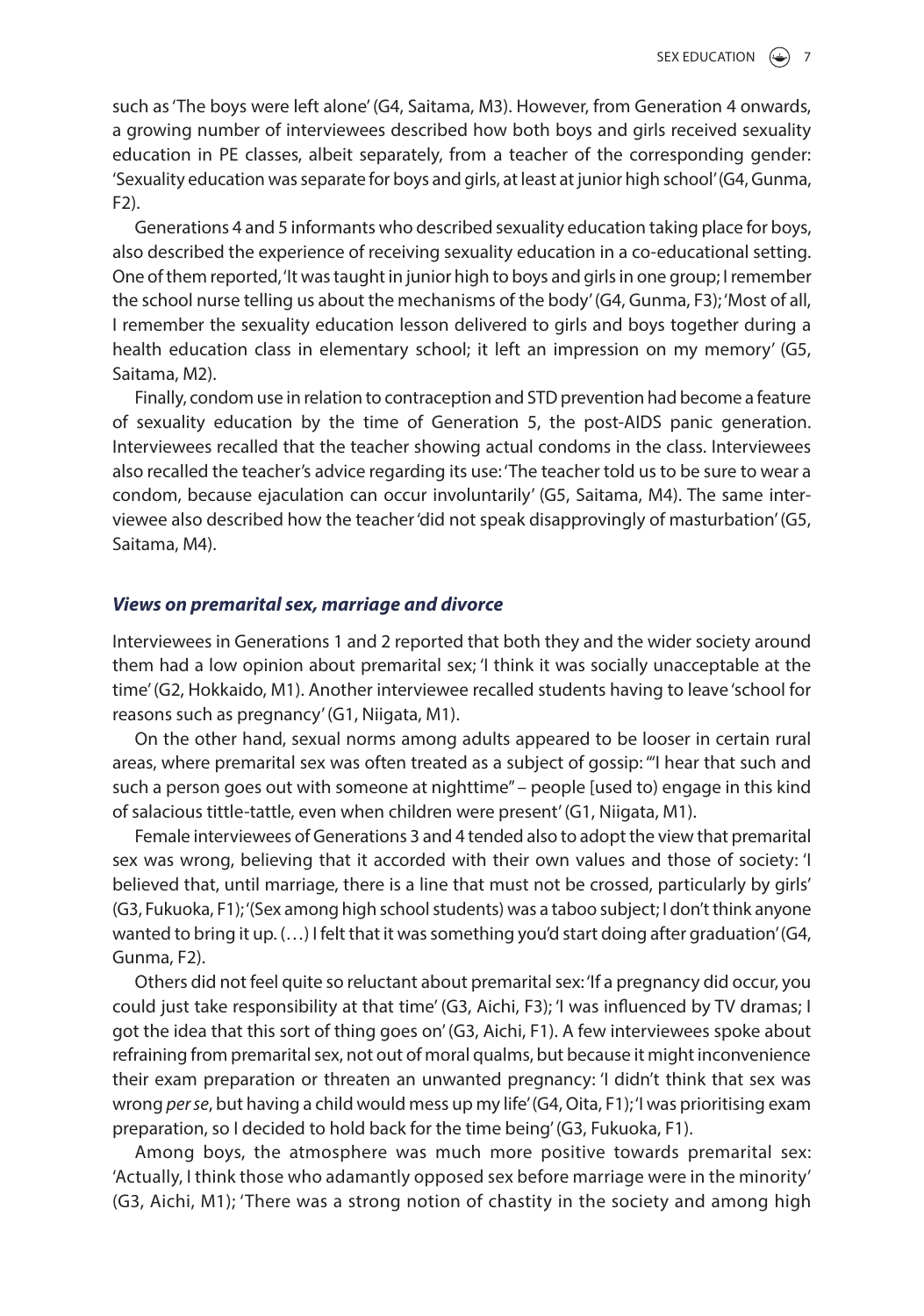#### $\circ$  N. HASHIMOTO ET AL.

school students, but the seniors who graduated would sometimes take the younger boys to adult entertainment facilities, saying "you've got to become a man!"' (G3, Fukuoka, M1).

In Generation 5, both male and female interviewees described high school dating in which sex played a part: 'I think there was quite a permissive atmosphere, like "go and do as you please"' (G5, Saitama, M2); 'I had the impression that those who were dating must also be "doing it"' (G5, Kagawa, F1). However, they felt that their parents would not approve: 'I'm sure my mother was opposed to that sort of thing' (G5, Saitama, M1). One interviewee mentioned, 'Having a boyfriend meant having status' (G5, Nagano, F1) and the same interviewee also said, regarding a friend's pregnancy, 'I did not say anything about the right or wrong of it' (G5, Nagano, F1).

Among Generations 1 and 2, there were many cases of arranged marriage: 'An overwhelming majority had an arranged marriage' (G1, Akita, F2); 'My parents decided on my marriage partner when I was a junior high student, and then I met him at a high school age' (G2, Chiba, F1). This practice was underpinned by the belief that 'marriage is not a union between two individuals, but a union between two households' (G1, Akita, F3). However, arranged marriage had declined by the end of Generation 2's time: 'I don't think many people were interested in having an arranged marriage' (G2, Hokkaido, M1). None of the interviewees from the subsequent generations drew a distinction between an arranged marriage and love-based marriage. In Generations 4 and 5, some of the interviewees mentioned that they had considered the option of unmarried life: 'I thought there was a possibility of getting married one day, but I didn't feel like proactively seeking marriage' (G5, Kagawa, M1).

Finally, the view that divorce was undesirable and that one should therefore put up with difficult things, was widely shared among Generations 1 through 5, but we did observe differences between the generations in terms of the extent to which they might see divorce as an option. Generations 1 and 2 firmly believed in the idea of marriage as a union between households. There was a strong tendency among interviewees of these generations to view divorce was shameful: 'Divorce was shameful and looks bad in the eyes of society' (G1, Akita, F3); 'You were expected to put up with a bad marriage for the sake of the household and the children' (G2, Chiba, F1). However, other interviewees reported that there was a tension between public reputation and personal beliefs/actions: 'Divorce was considered socially reprehensible, but those who underwent a divorce presumably had their own good reasons for doing so' (G1, Yamagata, M1).

When interviewees in Generations 3 and 4 spoke about divorce, they did not display an aversion to divorce *per se*, but described making a level-headed assessment of how a divorce might affect life prospects thereafter: 'My wage was very low, so I didn't feel I could raise a child by myself' (G3, Aichi, F2); 'I observed my mother; she put up with the marriage, believing that she could not survive if she divorced' (G3, Aichi, F3). As for Generation 5, while we noted opinions such as 'during my high school days, I believed that if you married, you should in principle not divorce' (G5, Saitama, M4), there were many who while not holding a negative view of divorce did not go so far as to anticipate divorce as part of their future life plans. There were also interviewees who did consider the possibility of divorce: 'In my high school days, I thought there was a possibility that I might divorce one day' (G5, Kagawa, F3).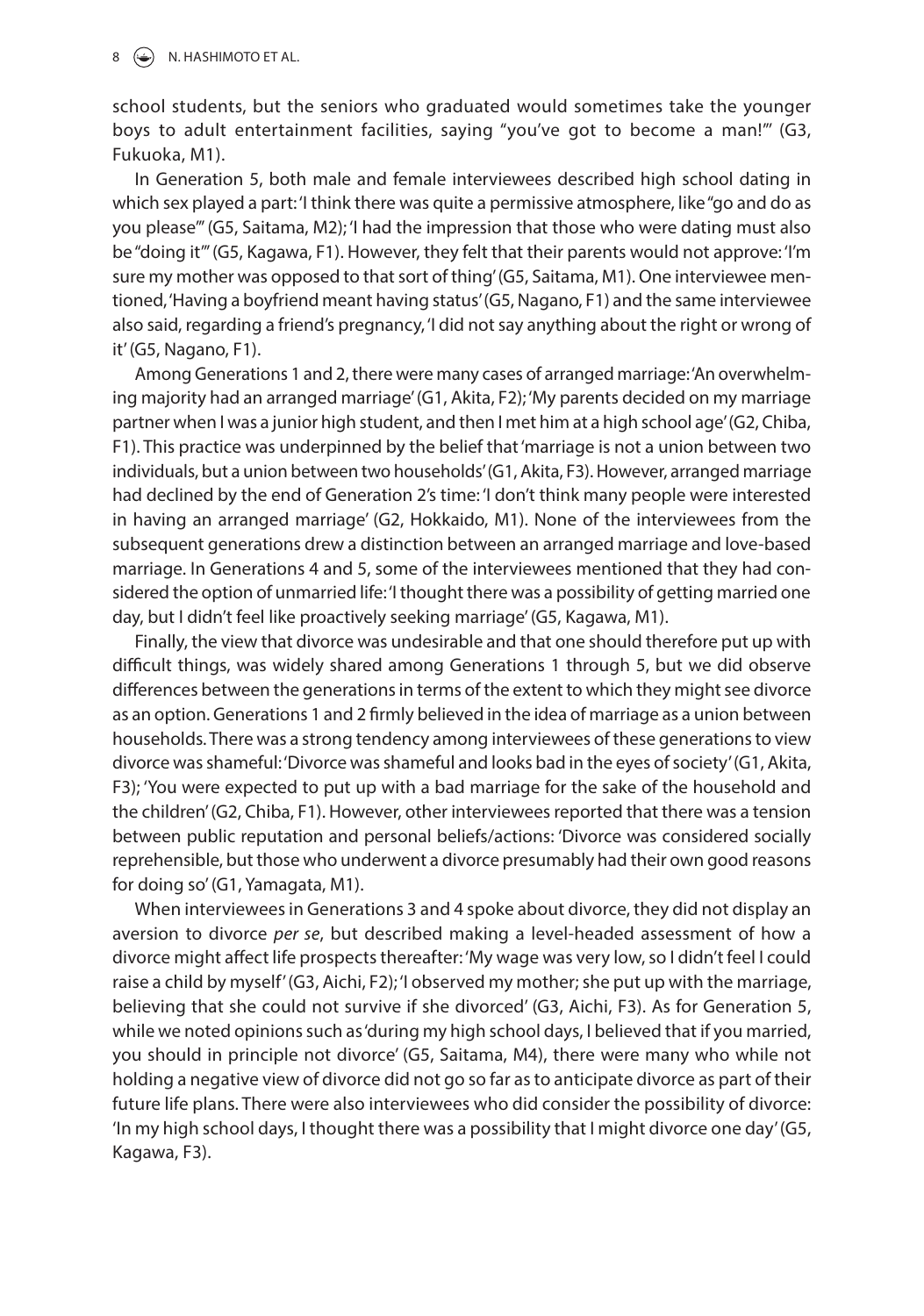#### *Views on gender roles*

In Generation 1's time, going on to university was not considered a valuable career path for women, as reflected in statements such as the following:

At the time, it was felt that going on to college would make it difficult to find a candidate for an arranged marriage. Even boys were leaving education after high school and heading off to work, so I felt it was sufficient to finish education at the end of high school. (G1, Akita, F3)

This trend was particularly prominent in rural areas. Furthermore, we observed the following opinion: 'When I was in high school, I did not have any doubts about traditional gender roles, whereby women do housework and childrearing' (G1, Yamagata, M1). The view that women did not require higher education was also reflected in the recollections of Generation 2 informants: 'My plan to go to a four year-long university was opposed by my uncle because junior college was sufficient for women' (G2, Yamaguchi, F1).

On the other hand, one Generation 1 female interviewee said: 'I was raised in a single-parent household, just by my mother. I saw how she struggled, and that made me determined to advance to university and obtain qualifications' (G1, Niigata, F1). Another female interviewee, who observed that her mother, a full-time housewife, lacked economic independence and was subservient to her husband, said: 'I was determined that, after graduating, I would go to university and become able to stand on my own two feet' (G1, Tokyo, F2). In addition, another female interviewee described how her mother supported her through her university education, but could not realise her own dream of going to university: 'My mother, having suffered under a patriarchal society, told us children that it is good for girls to go out to work, and she supported my efforts to live such a life' (G1, Tokyo, F1).

In Generation 2, we observed several statements that were supportive of women engaging in waged work, and by the time of Generation 3, this view had taken root, as was evident from the following narrative: 'I wanted to find a job that would allow me to balance childrearing and work' (G3, Fukuoka, F1). However, with segregated gender roles remaining largely unreformed, this view was premised on women taking on a 'double burden' in the form of waged work and domestic work. Furthermore, one interviewee reported that, amidst the increasing understanding towards women's advancement in education and employment, 'my mother told me that she would do my home economics homework (needlework), so I should focus on study in return' (G3, Gifu, F1).

In Generation 4, some interviewees described their vision of future family life along more progressive lines, 'When I told my parents that I'm thinking about going to university, they were not particularly opposed to the idea. I wanted to be in work throughout my life' (G4, Saitama, F1), and 'during my high school days, my parents both worked, so I hoped that my future wife would work' (G4, Tokyo, M1). However, the influence of family upbringing had a strong impact on views up to the time of high school: 'My image of women's life course was informed by my mother, who quit work after marriage. Therefore, during my high school days, I had the idea that [after marriage] a wife should leave work' (G4, Saitama, M3).

By the time of Generation 5, an increasing number of people thought that a woman would continue work throughout her lifetime, as evidenced by opinions such as: 'I thought I should continue work even after marriage and childbirth. I didn't want to lose my point of connection to society' (G5, Nagano, F1) and '(to work) is to have a normal life' (G5, Kagawa, F2). However, the reality of working women still not properly being valued in society was represented in the following: 'Women have made some headway in society, but that does not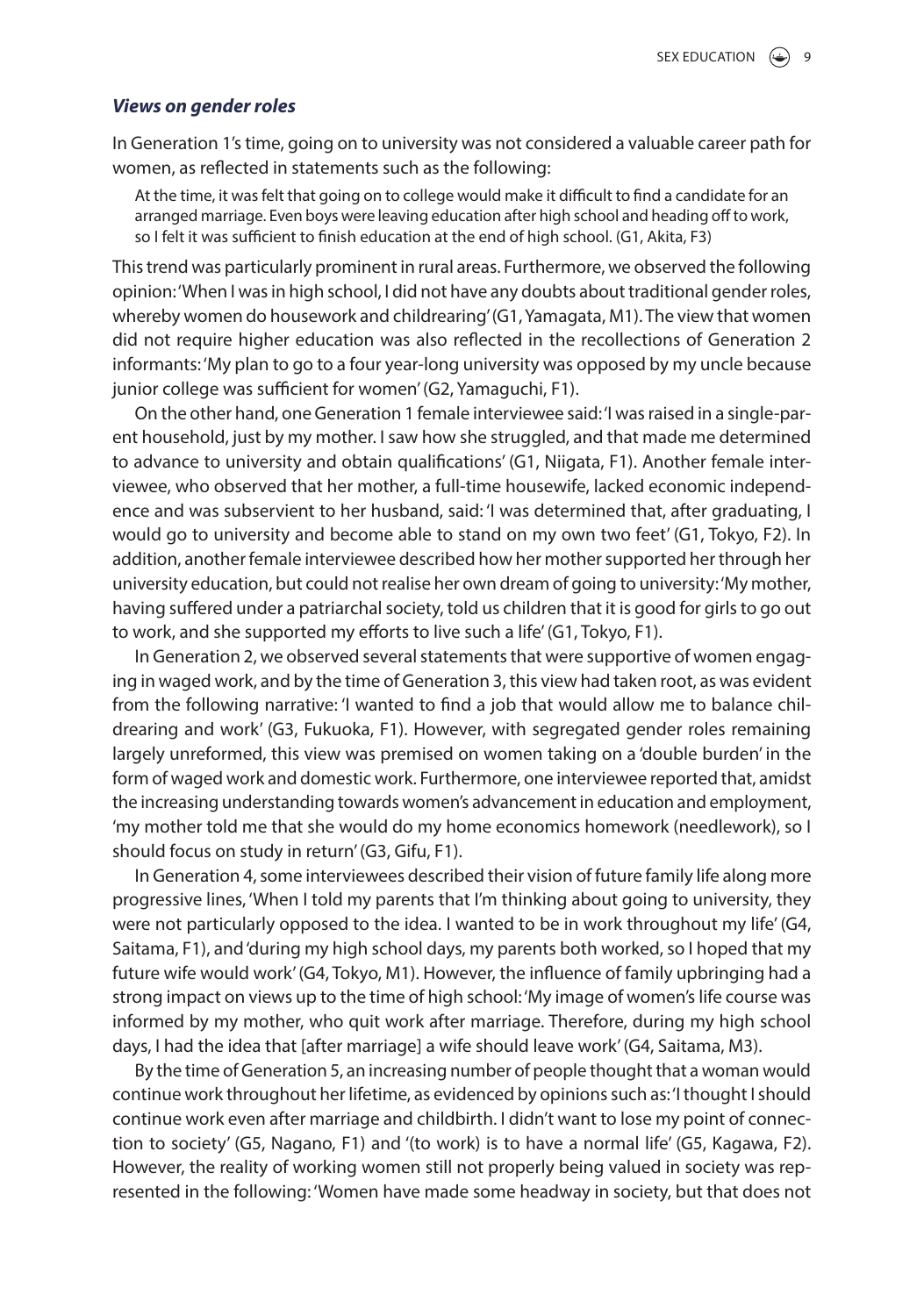mean we are valued. Many people around me are wondering whether their place might actually be at home after all' (G5, Nagano, F1).

#### **Discussion**

The finding that each generation had no memory or only a vague memory of sexuality education was probably the result of schools (and to an extent pupils) belittling health education topics that are not primary entrance examination subjects, as suggested by the 'rainy day health education' statement. Other likely factors include the reluctance to address content on sex as part of public education, and the fact that, since sexuality education was not included in the teacher training curriculum, teachers were unable to teach about sex in a way that would leave an impression on students.

Sexuality education at the time of Generations 2 and 3, in particular, was characterised by girls only receiving menarche instruction, and their male peers receiving little or no sexuality education at all. This situation may explain why older boys' guidance, such as 'I'll take you to an adult entertainment facility and make a man of you,' had such a great influence on boys. This phenomenon was also reflected in the beliefs of boys regarding premarital sex at the time of Generation 3. By this time, health education textbooks provided an overview of STDs for junior high students and content on contraception for high school students. Nevertheless, it is likely that many students did not learn about these topics or not to the extent that their sexuality education made much impression. The textbook on general home economics introduced in the time of Generation 3 contained statements about family planning and the behaviours expected of men and women after adolescence. However, the subject was compulsory for girls alone.

<span id="page-10-0"></span>On the other hand, we did observe positive statements about the sexuality education experiences from Generation 1, who used textbooks containing detailed sexuality education-related content until junior high school, and from Generations 4 and 5, who were affected by the enrichment of sexuality education-related content following the AIDS panic of the late 1980s. Particularly notable were the statements of interviewees from Generations 4 and 5 describing their experiences of sexuality education in a co-educational setting. A quantitative survey conducted by the Japanese Association for Sex Education ([1983\)](#page-13-10) towards the end of Generation 3 also revelaed that the majority of high school students (55.2% of boys and 75.5% of girls) received sexuality education at school. However, findings from this study reveal that the sexuality education content provided consisted largely of the biological aspects of sex and reproduction and did not teach the content that students were really interested in, such as 'relationships with the opposite sex,' what is love?' or 'what meaning does sex have in my life?'

<span id="page-10-1"></span>Were the norms of male–female relationships and sex, as reflected in high school home economics lessons and textbooks, perceived as influencing high school students at the time? The first point to note is that, up until Generation 4, there was gender segregation, which likely affected boys and girls differently (i.e. we must consider how girls were influenced by attending the lessons, and how boys were influenced by *not* attending the lessons). Secondly, a kind of moral discourse seen in other countries (see, e.g. Kebede, Hilden, and Middelthon [2014\)](#page-13-11) also existed in Japanese society around the time of Generations 1 and 2, and served to restrict people's sexual behaviours.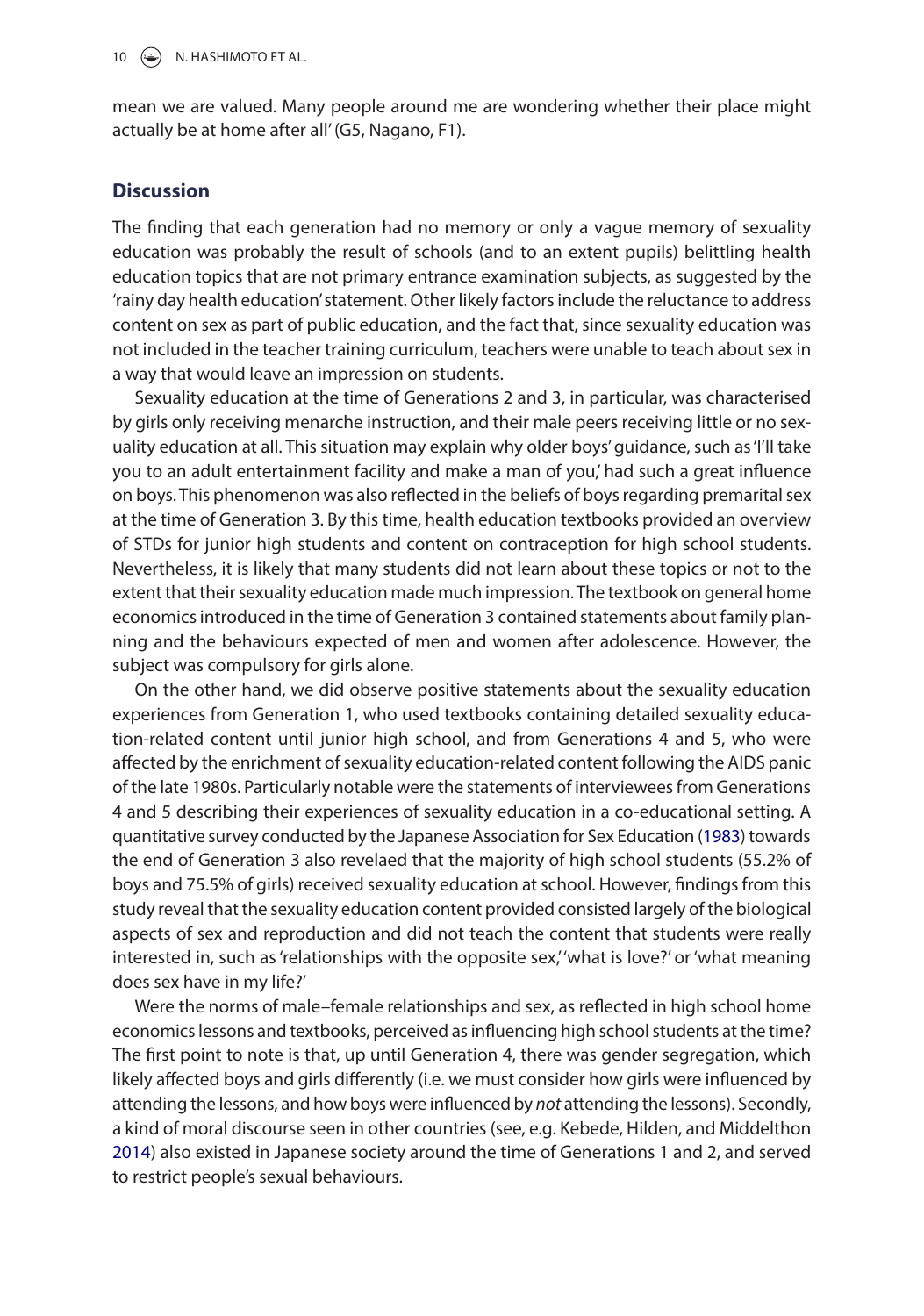Textbooks at the time of Generation 1 contained statements such as 'proper relations between men and women' and 'the obligation of our cultural society to uphold monogamous life.' Similarly, textbooks at the time of Generation 2 stated that the purpose of marriage was to build families and raise children. In the narrative data from Generations 1 and 2, we could see interviewees regarding marriage as a union between households rather than individuals, and divorce as socially shameful. However, a few interviewees also believed that divorce was understandable if there was a sufficiently compelling reason. Moreover, one participant who was at the end of Generation 2 referred to love-based marriage. Thus, the values of people and the textbooks were fundamentally in accord; however, a few people had started to think of marriage and family as individual relationships.

<span id="page-11-0"></span>Textbooks from the time of Generations 3 and 4 onwards contain fuller descriptions of the biology of pregnancy and childbirth, and also contained content on 'family planning' and the behaviours expected of men and women from adolescence onwards. This change was probably related to the fact that 1980 witnessed the largest number of recorded teenage abortions in Japan, at 19,048 (MHW of Japan [1980](#page-13-12)). Narrative data from these two generations indicates clear differences in boys' and girls' views on premarital sex, and that girls' rationale for avoiding premarital sex shifted from moral qualms to personal reasons such as fear of pregnancy and the devastating effects it could have on their life plans. Arguably, this phenomenon was the result of girls learning about the biology of pregnancy and childbirth in home economics, making them more circumspect in their sexual relations. However, the same data also reveal the influence of other factors such as the media ('I was influenced by TV dramas; I got the idea that this sort of thing can happen') and siblings. The data also show that, with a growing number of divorces around them, both boys and girls were starting to assess the rights and wrongs of divorce based on how it would impact their lives thereafter.

Textbooks at the time of Generation 5, when students had started receiving sexuality education in a co-educational setting, contained statements about 'love and sex in adolescence,' a topic of interest to high school students and other topics such as diverse forms of family. The narrative data reflect this development in some respects, with interviewees mentioning their openness to high school sexual relations, diverse models of marriage and family and the anticipation of future divorce. However, while we do not focus in details on these beliefs in this paper, high school students in Generations 4 and 5 could access information on sex not only from television dramas but also from adult videos and from the Internet. Thus, it is unclear as to how much the textbooks themselves influenced these students.

## *High school students' views of gender roles*

An important issue from a gender equality perspective was the differing ways in which people perceived traditional 'women's work' such as housework and childrearing, and how they related this to waged work. Therefore, it is important to clarify how high school home economics textbooks communicated this matter, and whether they accorded in some way with the experiences of female high school students up to Generation 4, and the male and female high school students of Generation 5.

Textbooks in the time of Generation 1 were premised on the idea of women managing the home as housewives. By the time of Generation 2, textbooks were giving some recognition to working women, but said that women could work only if 'the children and other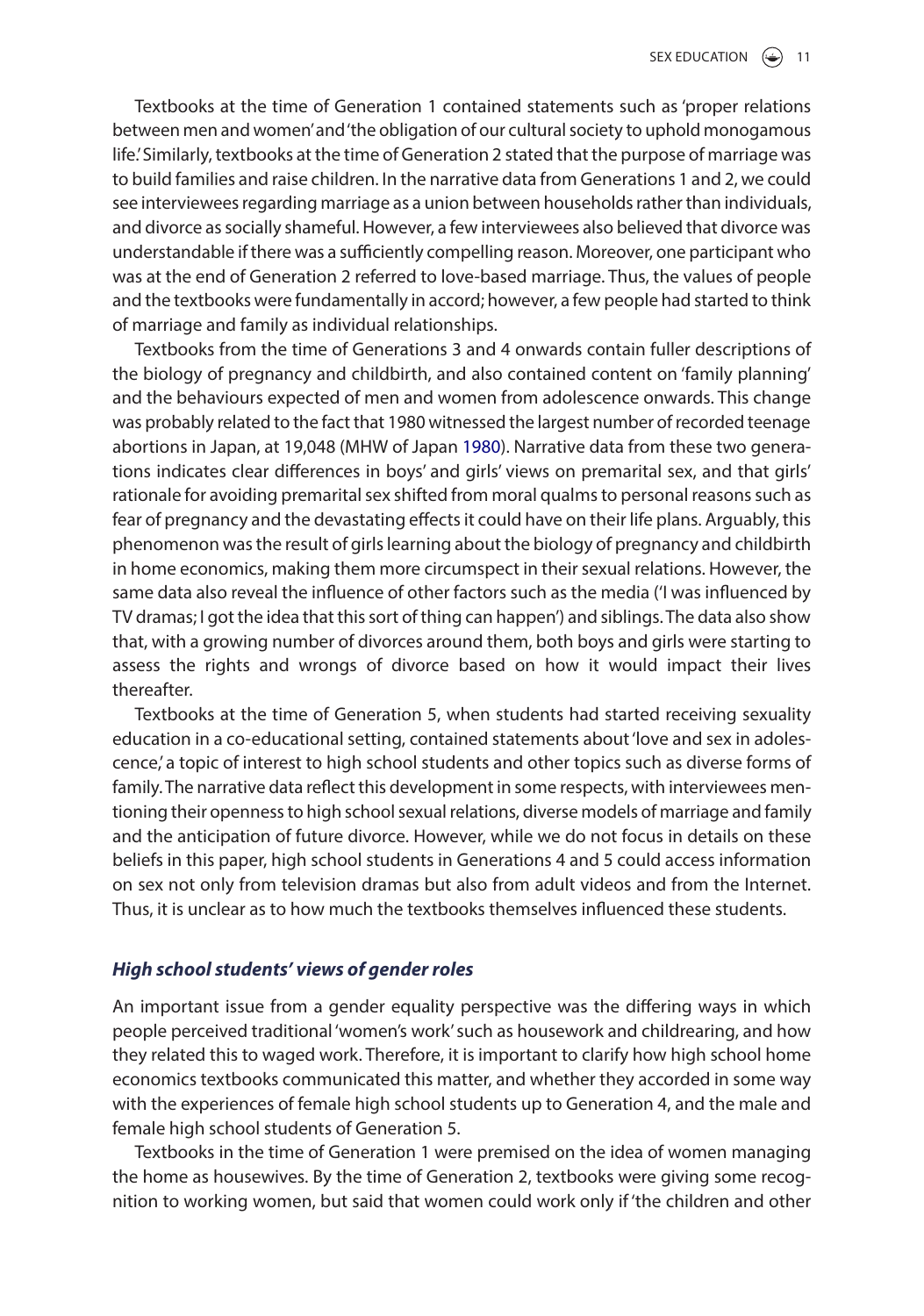#### $12 \quad \circledcirc$  N. HASHIMOTO ET AL.

family members [were] not sacrificed as a result. The narrative data align with the statements of the textbooks; some informants regarded the segregation of gender roles as natural, while others adopting a more positive stance towards women in waged work.

Textbooks at the time of Generation 3 reported the finding from a 1973 survey that 'more than half' of women were engaged in waged work. However, the textbooks also stated that the burden of housework should be divided among the family on the grounds that 'housework cannot be performed efficiently through the knowledge and efforts of a housewife alone.' The same principle generally applied to Generation 4 as well. Textbooks during the time of Generation 5 contained more content about life planning, and portrayed work as part of the life course, irrespective of gender. There was also a shift in emphasis from the family to the individual.

Thus, the home economics textbooks during the time of Generations 2 through 4, in response to the labour policies of the time, called on female high school students to take on the 'double burden' of work and family. The narratives of Generations 2 through 4 overlap with this description but whether this denotes the influence of the textbooks and lessons is uncertain. Regarding Generation 5, on the other hand, the narrative data do appear to suggest that this generation's views were informed by the more individualistic approach to life planning, the life course, and other matters that could be found in textbooks.

In this study, we sought to collate the content on health education and home economics textbooks with the narratives of the corresponding generations, but because the interviewees only discussed sexuality education-related questions in connection with health education, we were unable to gain much data that could provide insight into how sexual norms and beliefs about the family were related to home economics textbooks/teaching content. This situation reflects the trend whereby sexuality education in Japan has been largely considered from a biological perspective. To further enrich teaching related to gender and sexuality, it will be necessary to focus on changes in the composition of home economics teaching in addition to health education, incorporating a range of issues more attuned to current day conceptions and understandings of sex, sexuality and relationships.

#### **Note**

<span id="page-12-0"></span>1. Informants are identified by generation, city/district name, gender and code.

#### **Acknowledgements**

We would like to thank Editage (www. editage.jp) for help with English language editing.

#### **Disclosure statement**

No potential conflict of interest was reported by the authors.

#### **Funding**

This work was supported by a JPS KAKENHI grant awarded for a study of the Impact of School Curriculum on Development of Gender Perspectives and Sexuality [project number 2528522].